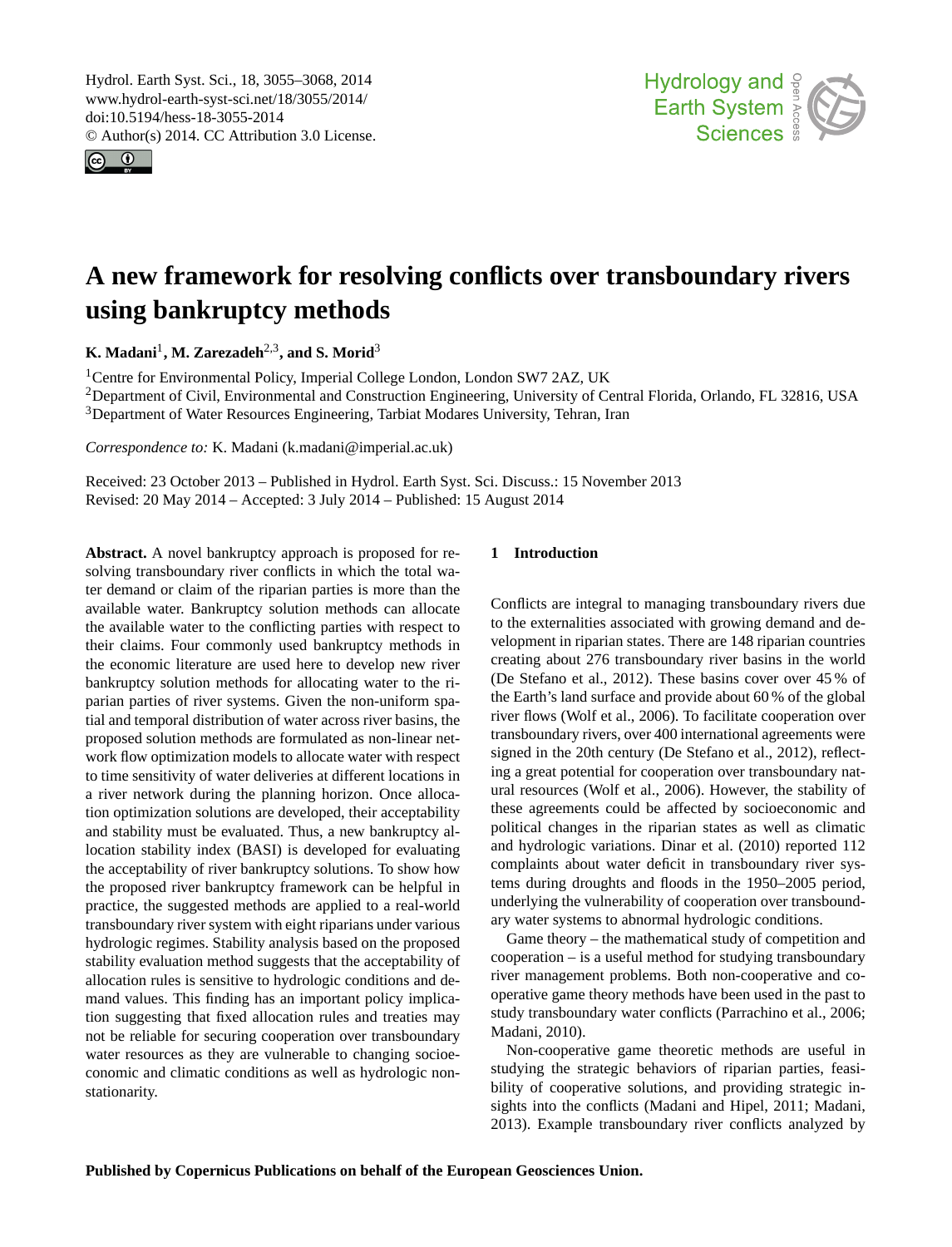non-cooperative game theory concepts include the conflict over flooding of Ganges and Brahmaputra rivers between India and Pakistan (Rogers, 1969), the lower Mekong river basin conflict between Cambodia, Laos, Thailand, and Vietnam (Dufournaud, 1982), the Jordan river conflict between Jordan, Israel, Lebanon, Palestine, and Syria (Madani and Hipel, 2007), and the Nile river conflict between Burundi, Congo, Egypt, Eritrea, Ethiopia, Kenya, Rwanda, Sudan, Tanzania, and Uganda (Elimam et al., 2008). These methods normally rely on qualitative information to find the likely outcomes of conflicts based on various stability definitions, which incorporate a range of decision makers' (players') characteristics such as risk attitude, foresight level, and information quality (Madani and Hipel, 2011; Madani, 2013). While these methods provide valuable insights into strategic conflicts and can help find possible resolutions to the conflict, their results are not necessarily quantitative and in most cases are only appropriate for studying as games with discrete solutions (strategies or actions).

Cooperative game theory solution methods normally seek to allocate the incremental benefits of cooperation (cost savings, added values, etc.) among the cooperating parties. In the context of transboundary river management, cooperative game theory concepts can be used to develop functional water allocation schemes. Example transboundary river conflicts analyzed by cooperative game theory include the Ganges river conflict between Bangladesh and India (Kilgoure and Dinar, 2001), the Euphrates and Tigris rivers conflict between Iraq, Syria, and Turkey (Kucukmehmetoglu and Guldmen, 2004), and the Syr Darya river basin conflict between Kyrgyzstan, Uzbekistan, and Kazakhstan (Teasley and McKinney, 2011). Cooperative game theory methods are appropriate for quantitative problems with a continuous solution domain.

Different resource allocation methods have been employed in the water resources literature to increase systems' efficiency and minimize conflicts. Social welfare maximization is perhaps the mostly commonly used approach for water allocation in the literature. Based on this approach, a social (central) planner seeks to maximize the system-wide benefits assuming there is perfect cooperation among the water users. The social planner approach pays minimal attention to individual gains and distribution of total benefits among the beneficiaries, making it less practical (Madani and Hooshyar, 2014).

Market mechanisms and cooperative game theory schemes are among the other water allocation methods that are used to make the social planner's solution practical. These methods focus on redistribution of the incremental benefits of cooperation and create win–win allocation solutions that make cooperation attractive to individual rational beneficiaries (Madani and Hooshyar, 2014). While these methods are promising, their application is limited to problems in which utility information is available for all parties and the incremental benefits of cooperation can be determined. There-

fore, challenge remains in developing cooperative schemes for managing shared water systems for which utility information might not be readily available, agreeable, or reliable (common in transboundary river systems).

Operations research-based allocation methods (Madani et al., 2014a; Read et al., 2014) have also been employed in the water resources literature to allocate water. These methods are appropriate for problems with both discrete and continuous solutions and can be applied with and without utility information. However, as shown by Read et al. (2014), they seek distribution of dissatisfaction in an "optimal" way, disregarding the stability of allocation solutions. Therefore, their acceptability is questionable, making them less practical in real world.

Bankruptcy methods (O'Neil, 1982; Aumann and Maschler, 1985; Dagan and Volij, 1993) comprise another group of allocation methods used in the water resources literature for water allocation in the presence and absence of utility information (Sheikhmohammady and Madani, 2008; Ansink and Ruijs, 2008; Ansink and Weikard, 2012; Madani and Zarezadeh, 2012; Mianabadi et al., 2013; Madani and Dinar, 2013). These methods are promising due to their cooperative game theoretic nature and their attention to individual gains under different conditions (e.g., homogeneity of claims). However, as will be discussed in the following section, the previous applications of bankruptcy methods do not set an appropriate basis for using these methods for solving transboundary river allocation problems with temporal and spatial flow variability.

The objective of this paper is to bridge the gap of previous transboundary conflict resolution studies by developing a new bankruptcy-based water allocation mechanism that: (1) does not necessarily require the players' utility information (e.g., economic benefits of each beneficiary from the allocated water); (2) its application is not limited to problems in which cooperation must result in extra quantifiable benefits and (3) provides allocations solutions with respect to the temporal and spatial variability of water flows in transboundary river systems.

# **2 River bankruptcy problem**

# **2.1 General description**

Water conflicts can develop when the yield of a water system is not sufficient to fully satisfy the demands of all beneficiaries. Such a situation is similar to a bankruptcy state in which the total assets of an individual/entity are not enough to fully satisfy their/its debts. In other words, in a bankruptcy problem the total value of the claims of the beneficiaries is more than the value of the available resource. Such a similarity between water allocation problems and bankruptcy problems has been the main motivation for using bankruptcy methods, rooted in the economics and mathematics literature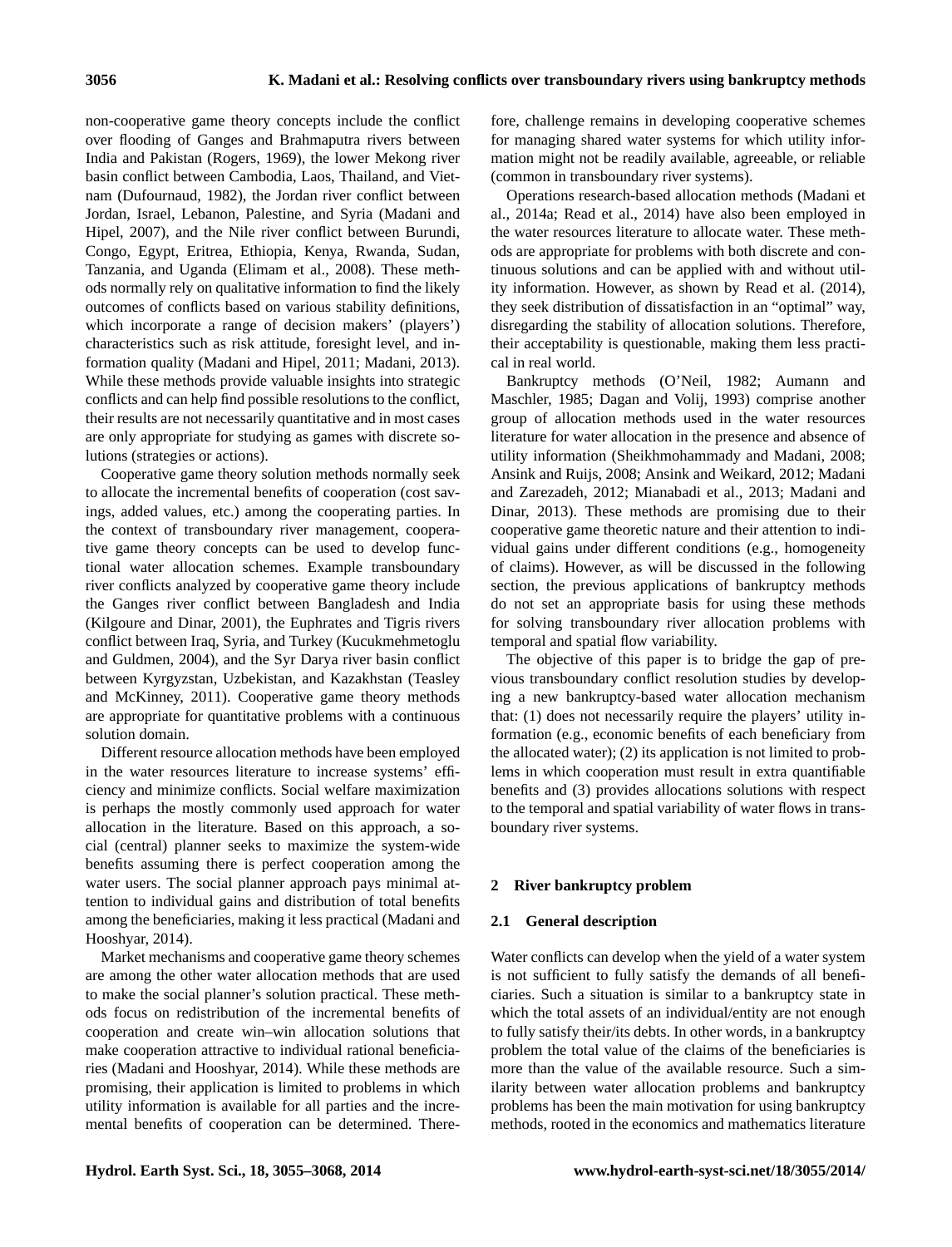(O'Neil, 1982; Aumann and Maschler, 1985; Dagan and Volij, 1993) to solve water resources bankruptcy problems (Sheikhmohammady and Madani, 2008; Ansink and Ruijs, 2008; Sheikhmohammady et al., 2010; Grundel et al., 2011; Ansink and Weikard, 2012; Madani and Zarezadeh, 2012; Mianabadi et al., 2013; Madani and Dinar, 2013).

Bankruptcy methods can be categorized as cooperative game theory solutions (Sheikhmohammady and Madani, 2008). Nevertheless, these methods are different in principle from the commonly used cooperative game theory methods such as Nash–Harsanyi bargaining solution (Harsanyi, 1959), Shapley value (Shapley, 1953), and the nucleolus method (Schmeidler, 1969), among others. While the bankruptcy methods focus on allocation of the total deficit (the difference between the total claim and the value of the available resource) among the parties, commonly used cooperative game theoretic solution methods have been primarily developed for allocation of the incremental benefits of cooperation among the cooperating parties. Therefore, they are not readily applicable to the bankruptcy situations with no incremental benefit from cooperation, or to cases in which the available information about the utilities of the parties from their resource shares are missing or are not reliable.

In some river basins, developing agreeable utility functions to estimate the utility (e.g., economic gain) of each riparian from its water use is very challenging due to the lack of trust and information as well as the absence of cooperative tendencies in the region. Therefore, river sharing games are often played as zero-sum games in which parties are mainly bargaining about their volumetric shares from the river, while in reality, due to the difference in the non-linear utility functions of the parties these games are not zero-sum (Madani, 2011; Madani and Lund, 2012). In fact, the zero-sum perception of the riparian parties is one of the main reasons for competition rather than cooperation, which makes economically efficient cooperative game theoretic institutions or other mechanisms such as water trading and markets impractical and unacceptable. To address these issues, bankruptcy methods can be applied for developing water allocation solutions. Although bankruptcy methods provide solutions which are economically less efficient than those provided by common cooperative game theory methods, they are potentially more publicly acceptable and practical. Most bankruptcy methods are based on common sense and are relatively easy to understand by the general public, unfamiliar with the economic principles and fairness rationales of the mathematically sophisticated cooperative game theory methods. This advantage has been the main reason for the success of some of the bankruptcy methods in practice since ancient times in different eras and locations. The proportional cutback principle is an example of one of the oldest bankruptcy methods that has been widely used for water resources management during droughts in different areas of the world (e.g., qanat water allocation in the Persian Empire and groundwater allocation in California.)

#### **2.2 Essential elements**

The two essential elements of a bankruptcy problem include (1) the amount of resource available and (2) the values of beneficiaries' claims. In most water resources bankruptcy problems, the first element simply equals the available water to be allocated to the beneficiaries in a given location at a specific time. Also, finding the claim values is straightforward in some water systems (e.g., claims of groundwater users in the case of groundwater bankruptcy are determined based on their groundwater rights in a regulated system). Therefore, bankruptcy solutions have been already used in the literature for solving water allocation problems with known (predetermined) claims and/or without temporal and spatial variability in resource availability/access (Sheikhmohammady and Madani, 2008; Ansink and Ruijs, 2008; Sheikhmohammady et al., 2010; Grundel et al., 2011; Ansink and Weikard, 2012; Mianabadi et al., 2013; Madani and Dinar, 2013). Nevertheless, solving transboundary river bankruptcy problems with original bankruptcy methods can be challenging for two reasons: (1) the lack of an acceptable method by all parties to estimate the credible claims of the beneficiaries and (2) the temporal and spatial change of the flow along the river basin.

#### **2.3 Claims**

Determination of the beneficiaries' claims in transboundary water systems is challenging and highly controversial due to the lack of information, unreliability of parties' claims and narratives, and absence of a globally acceptable framework for determining the credible claims of riparian parties. Thus, in Sect. 4 this paper suggests three different possible claim estimation methods for transboundary river bankruptcy problems with potential applications in real-world water conflicts.

## **2.4 Physical constraints: spatial and temporal variability**

Classical bankruptcy methods assume homogenous resource accessibility and are appropriate for one-shot allocation problems. Therefore, they are not necessarily applicable to problems with temporal and spatial heterogeneity in resource availability. Due to the change of the flow over time and space, especially in river systems with multiple tributaries, water availability might be limited at a given location at a specific time. Therefore, original bankruptcy methods may produce infeasible allocation solutions for river systems.

While temporal resource variability has not been considered in previous bankruptcy studies, few studies have tried to address the spatial variability of resource in bankruptcy problems. Ilkılıç and Kayı (2012) formulated a network (graph) model for bankruptcy allocation with respect to the possible geographical and infrastructural constraints in distributing the resource among beneficiaries. While their method satisfies the fairness principle, i.e., "equal treatment of the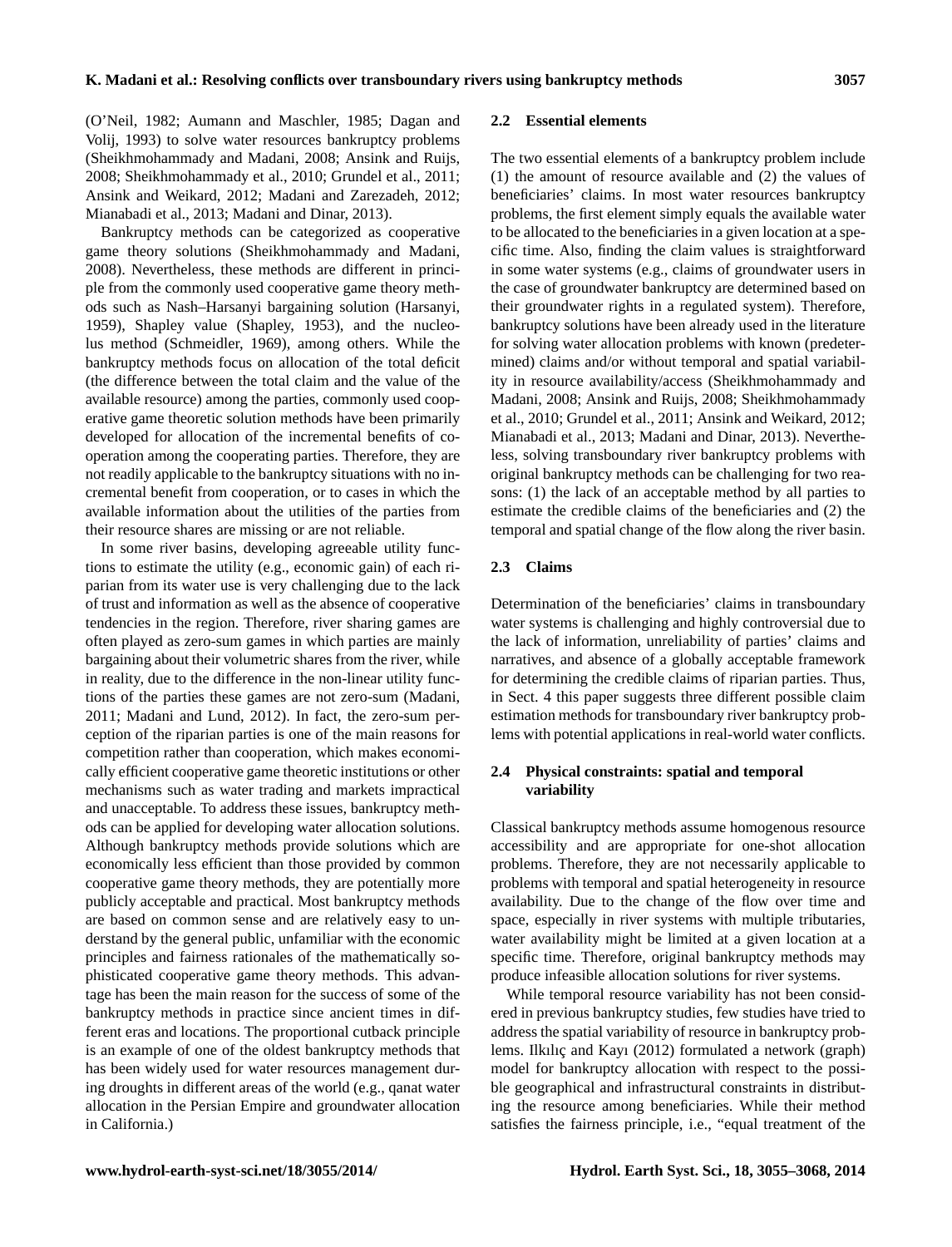equals", it considers "no restrictions on the possible networks between sources and agents" (Ilkılıç and Kayı, 2012). Therefore, their model is not generally applicable to river sharing problems in which the physical characteristics of the resource (river) system impose restrictions on networks between sources (river sections) and agents (riparian parties). In another study, Ansink and Weikard (2012) proposed a sequential allocation approach for solving river bankruptcy problems using classical bankruptcy methods. However, their method is only applicable to linear river systems with a single tributary, and is based on some assumptions which might limit its applicability to complex multi-tributary transboundary river systems involving equally powerful parians seeking equal treatment of the equals (Mianabadi et al., 2013; Zarezadeh et al., 2014).

This paper proposes a new approach for solving transboundary river bankruptcy problems with consideration of the constraints imposed by the temporal and spatial variability of water flows within river networks. The general characteristics of the proposed method are discussed in the next section. While transboundary water allocation motivates this work, the proposed method is applicable to other bankruptcy problems with temporal and spatial resource availability constraints. Suggested examples of such problems by Ilkılıç and Kayı (2012) include aid relief during and after disasters, utility (gas, electricity, water) distribution in supply shocks, and common property fisheries.

# **2.5 Acceptability**

Given that the developed bankruptcy allocation solutions have no practical value unless they are acceptable and considered to be fair by the beneficiaries, evaluating the acceptability of the developed solutions is essential. Ex post analysis of the stability of allocation solutions is common in the water resources literature (e.g., Dinar and Howitt, 1997; Teasley and McKinney, 2011; Madani and Dinar, 2012; Read et al., 2014; Madani and Hooshyar, 2014). Once different allocation solutions are developed, the stability of solutions is normally evaluated using quantitative measures to determine the solutions with higher potential acceptability. Alternatively, an axiomatic (ex ante) approach can be adopted for allocation stability evaluation. Based on this approach, which is more common in the economics literature, the attractiveness of allocation rules is evaluated based on their properties such as monotonicity or independence properties, with respect to various possible perturbations of the problem at hand (Herrero and Villar, 2001; Thomson, 2003).

Ideally, the results of both approaches should coincide and this needs to be verified by future research. Nevertheless, the water resources literature tends to commonly use the ex post approach, finding it more attractive from the practical standpoint. In practice, developing a compromise over an ex ante approach, before clarifying to the beneficiaries what their actual gains would be, more challenging unless decision is made by an authorized intervener (e.g., social planner, government, or regulator), whose decision is enforceable and acceptable by all parties. In the ex post approach, on the other hand, multiple allocation solutions with transparent utility information (i.e., volumetric gains in case of river bankruptcy) can proposed to the negotiators. This expands the feasible solution set and creates more opportunities for cooperation through providing "substance" to negotiations (Bruce and Madani, 2014).

What makes the application of an ex ante approach even more complex in of river bankruptcy problems is the asymmetric accessibility of the resource (water) at a given time and location. Therefore, even if the solution properties are reasonable, the actual solutions (volumetric allocations in this case) will be affected by the physical limitations of the system. Thus, the same solution principles might not yield similar results in two river bankruptcy problems with similar claims and total water availability as the physical aspects of the system can make the actual allocations different, i.e., water might not be available at a given location at a given time, as desired based on the allocation rule. This makes the axiomatic approach less practical as it does not guarantee feasible allocation solutions based on a given allocation rule, failing to provide clear information to the parties about their actual gains. Therefore, an ex post stability evaluation method is proposed and used in this study.

While various methods have been used in the literature to evaluate the stability and acceptability of water allocation solutions (Dinar and Howitt, 1997; Madani and Dinar, 2012; Read et al., 2014), these methods cannot be readily used to evaluate the acceptability of bankruptcy solutions. Therefore, a new quantitative stability evaluation method is developed in this study to evaluate the potential acceptability of the proposed bankruptcy solutions.

# **2.6 Robustness**

Normally, in water allocation negotiations, the amount of available water in a given time-step (e.g., month) is determined based on the average historical flow in that time-step. Given that water flows are different in dry, wet, and normal years, water allocation agreements can vary depending on the hydrologic conditions. Water allocation based on historical flows might make allocation agreements vulnerable to hydrologic variability, uncertainty, and non-stationarity. Therefore, instead of relying on fixed water shares, riparian parties can try to agree over a flexible allocation framework that adjusts allocation solutions considering the changing conditions of the system. This study seeks to propose a robust bankruptcy solution framework that can provide water allocation solutions that are not vulnerable to changing conditions and can update allocations accordingly. Therefore, stability of the allocation solution is examined under different hydrological conditions to determine if allocation rules and solutions must be changed under different hydrologies or if a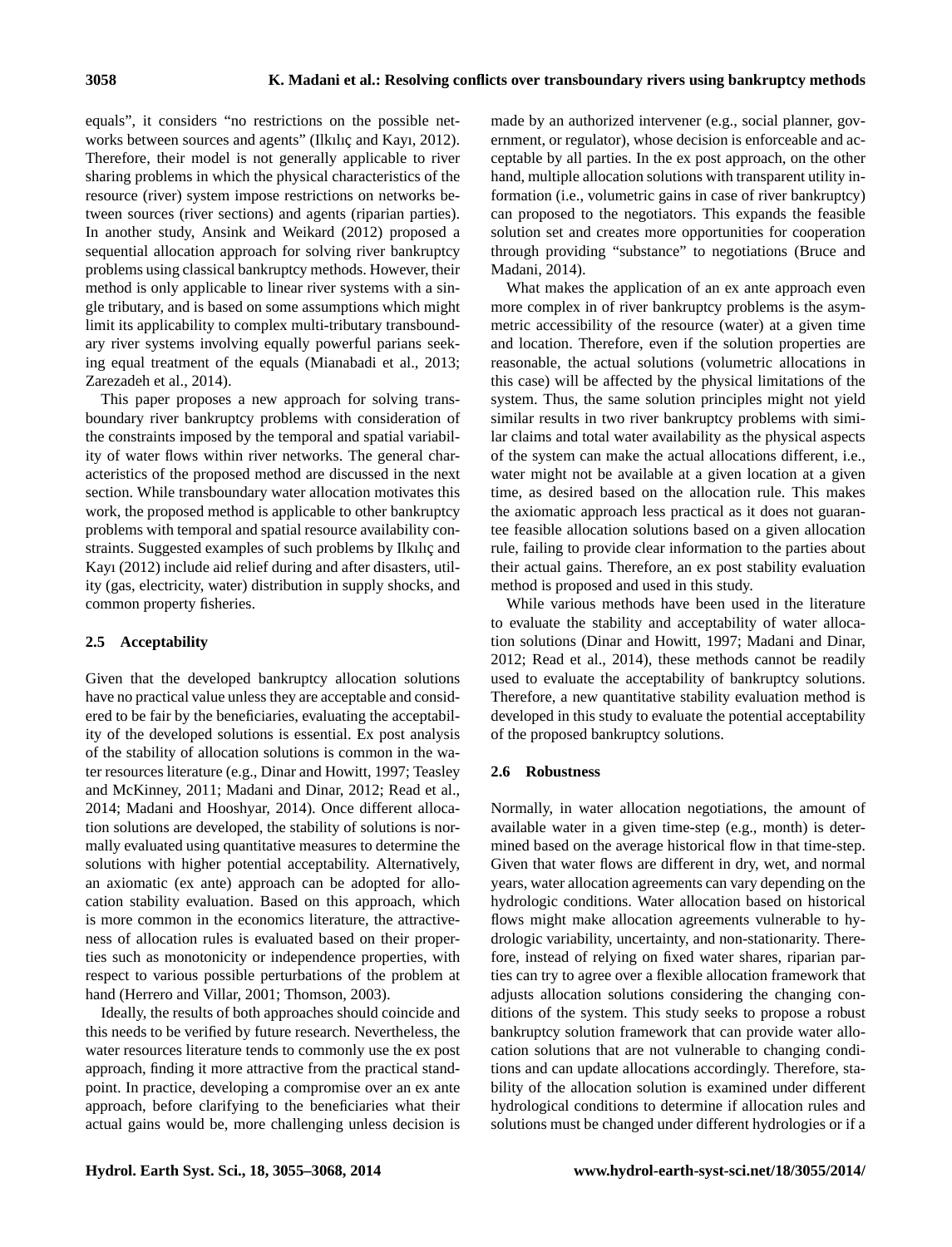

Figure 1. Schematic map of a transboundary river network.

fixed allocation rule can provide acceptable allocations that are insensitive to hydrologic variability.

## **3 River bankruptcy allocation models**

Figure 1 shows a schematic of simple transboundary river system with multiple tributaries, a lake (sink) at the outlet and *m* riparians  $(i = 1, 2, ..., m)$ , each having different types of water demand (e.g., domestic, agricultural, and environmental). Water bankruptcy occurs when the total demand of the riparians exceeds the stock of water. Bankruptcy rules can be applied to allocate the available water to the riparians with respect to their water demands (claims). In river systems, however, the classic bankruptcy rules might produce infeasible allocation results due to spatial and temporal flow variability and water access heterogeneity. Thus, bankruptcy rules must be modified to account for the physical characteristics of the river network. We propose developing non-linear network flow optimization models that facilitate application of four commonly used bankruptcy methods, namely proportional (P), adjusted proportional (AP), constrained equal award (CEA), and constrained equal loss (CEL) rules to river bankruptcy problems, with respect to the water availability constraints. These models have the following general characteristics:

- 1. Each bankruptcy optimization model is based on a specific bankruptcy rule.
- 2. An allocation solution developed by a river bankruptcy optimization model is always unique.
- 3. The allocation solution set developed by a bankruptcy optimization model is always feasible, considering

the temporal and spatial flow variability in the river network.

- 4. The allocation solutions developed by a river bankruptcy optimization model are expected to satisfy the composition properties suggested by Ansink and Weikard (2013) for river bankruptcy problems. Nonetheless, composition properties have not been used in this study to derive the bankruptcy solutions.
- 5. The bankruptcy optimization models seek "equal treatment of the equals" to the extent possible. This means that the bankruptcy optimization models minimize hydro-hegemony (Zeitoun and Warner, 2006) in the system by equal treatment of all riparians regardless of their location in the system (upstream vs. downstream) and level of contribution to the total flows. This characteristic makes the proposed framework different in essence from the methods proposed by Ansink and Weikard (2012) and Mianabadi et al. (2013).
- 6. In the absence of water availability restrictions, a bankruptcy optimization model based on a given bankruptcy rule produces allocation results that are identical to allocation solutions based on that bankruptcy rule. In other words, when allocation based on a given bankruptcy rule is feasible, original bankruptcy solutions match the solutions produced by the corresponding bankruptcy optimization model.
- 7. In presence of water availability restrictions (when the application of original bankruptcy solutions methods infeasible allocation solutions), bankruptcy optimization models minimize the difference between their allocation solutions and the solutions based on the corresponding original bankruptcy rules.
- 8. Water allocations to riparians with equal claims are not necessarily equal in river bankruptcy problems, due to the uneven access to water along the river system.
- 9. A bankruptcy optimization model can be applied to any river network, irrespective of its physical characteristics (shape, number of tributaries, number of riparians, etc.).
- 10. Each river bankruptcy optimization model satisfies the following initial, mass balance (flow continuity), and non-negativity constraints:

$$
T_{i,t} = I_{i,t} + O_{i-1,t} \quad \forall i,
$$
\n(1)

- $O_{i,t} = T_{i,t} S_{i,t} \quad \forall i,$  (2)
- $O_{0,t} = 0,$  (3)
- $O_{m,t} = D_t,$  (4)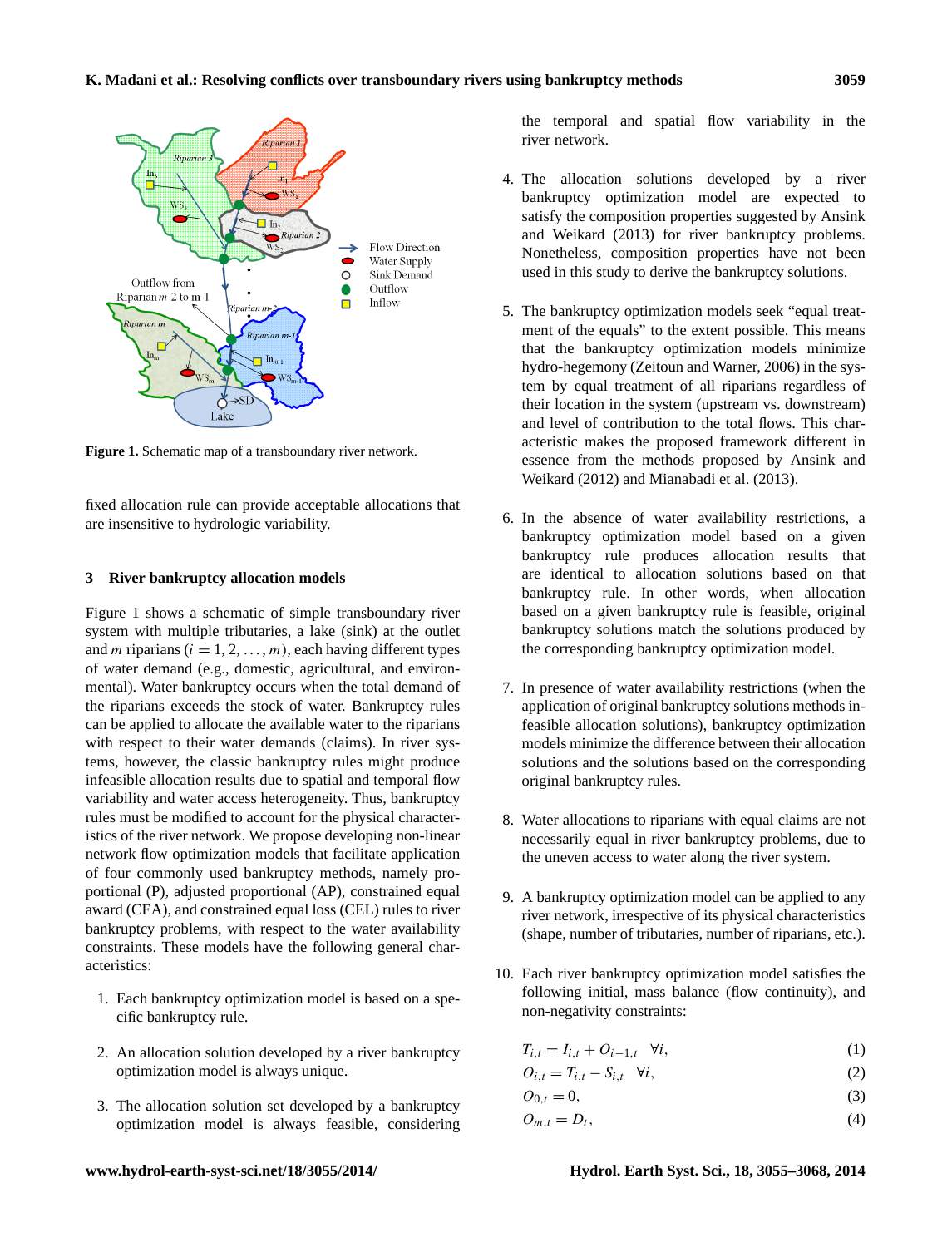$$
S_{i,t} \geq 0 \quad \forall i,\tag{5}
$$

$$
S_{i,t} \leq T_{i,t} \quad \forall i,
$$
\n<sup>(6)</sup>

$$
\sum_{i=1}^{m} S_{i,t} \leq E_t,\tag{7}
$$

$$
E_t = \sum_{i=1}^{m} I_{i,t} - D_t,
$$
\n(8)

where for  $i = 1, 2, ..., m$  in a given time step t:  $T_{i,t}$  is the total available water in riparian i's territory (decision variable);  $I_{i,t}$  is the riparian i's contribution to the river system through the tributaries originating in its territory (known variable);  $O_{i,t}$  is the total outflow from riparian *i* to the downstream riparian state  $(i + 1)$  (decision variable);  $S_{i,t}$  is the allocated water supply to riparian i in each month (decision variable);  $D_t$  is the sink demand at the system's outlet (known variable); and  $E_t$  is the total asset water (available water) to be shared in the bankruptcy problem.

While the sink node at the system's outlet can be treated as a riparian, here we assume that the environmental need of the sink has a high priority. Therefore, Eq. (4) ensures that the lake's environmental demand is fully met.

11. A bankruptcy optimization model is only appropriate for a bankrupt river system in which the total demand exceeds the total available water. This makes  $E_t \leq$  $\sum^m$  $\sum_{i=1}$  C<sub>i,t</sub> a necessary condition for validity of the optimization model, where  $C_{i,t}$  is the claim (demand) of ri-

parian  $i$  in time step  $t$  (known variable).

12. The amount of water allocated to a riparian party  $i$  (by a river bankruptcy optimization model) never exceeds its claim/demand. Thus, all bankruptcy optimization models satisfy the following constraint:

$$
S_{i,t} \le C_{i,t} \quad \forall i,
$$
\n<sup>(9)</sup>

In the case of downstream excess flow, i.e., when water availability is more than the claim of the downstream riparian, this riparian must be excluded from the river bankruptcy problem, as technically this riparian is not expected to be subject to any conflict of water allocation.

Sections 3.1–3.4 present the mathematical formulations for each of the proposed river network bankruptcy optimization models. All river bankruptcy optimization models are subject to Eqs. (1)–(9). One advantage of using a network bankruptcy model is that it can be applied to any river network with any shape. Thus, the river network should not necessarily match the natural river system and it can include water diversion/transfer infrastructure (already developed or under consideration during allocation negotiations). It must be noted that while the proposed models have been developed for river networks, they are generally applicable to any network bankruptcy problem in which the agents' accessibility to the resource can be determined based on the network structure.

Given the time sensitivity of water deliveries, water solutions must be found using an appropriate time-step to prevent disruption in water deliveries to any riparian party. In systems without enough storage capacity to regulate and carry over water, smaller time-steps (e.g., months) can be used as the basis of allocations. In this case, allocations are time specific and can be done for each time-step independently, i.e., the bankruptcy rule is applied to a given time-step (e.g., 1 month) during the planning horizon (e.g., 1 years), based on the water availability and claims in that month only, regardless of the allocations in other months. In regulated systems, operations are more flexible. Thus, bankruptcy rules can be applied to the whole planning horizon

Bankruptcy optimization models in this case is that specific concerns of the riparian parties during the planning horizon as optimization constraints. Examples of such constraints would be minimum acceptable water supply, minimum environmental flow, minimum reservoir storage/energy head for hydroelectricity generation, maximum/minimum temperature, minimum acceptable reliability/resiliency of water supply, and maximum acceptable vulnerability of water supply at particular points within the river network in a given time (e.g., day, week, month) during the planning horizon (e.g., year).

In this study, the proposed modeling framework is applied to an unregulated system for which bankruptcy (cutback) allocation decisions in each time-step are independent from other time-steps.

### **3.1 Proportional (**P**) rule**

The P rule satisfies an equal proportion of the creditors' claims. Based on this ancient bankruptcy method, the equal portion  $(\lambda_{P_{i,t}})$  is calculated by dividing the total available resource by total demand. The P rule's water allocation optimization model for river systems is proposed in the following mathematical form:

Minimize 
$$
\lambda_{P_t} - \prod_{i=1}^{m} \lambda_{P_{i,t}},
$$
 (10)

subject to:

$$
\lambda_{P_{i,t}} = \frac{S_{i,t}}{C_{i,t}} \quad \forall i,
$$
\n(11)

$$
\lambda_{P_{i,t}} \leq \lambda_{P_t} \quad \forall i,
$$
\n<sup>(12)</sup>

where for  $i = 1, 2, ..., m$  in a given time step t:  $\lambda_{P_{i,t}}$  is the riparian i's proportional allocation coefficient (decision variable), and  $\lambda_{P_t}$  is the maximum proportional allocation coefficient (decision variable). This optimization model tries to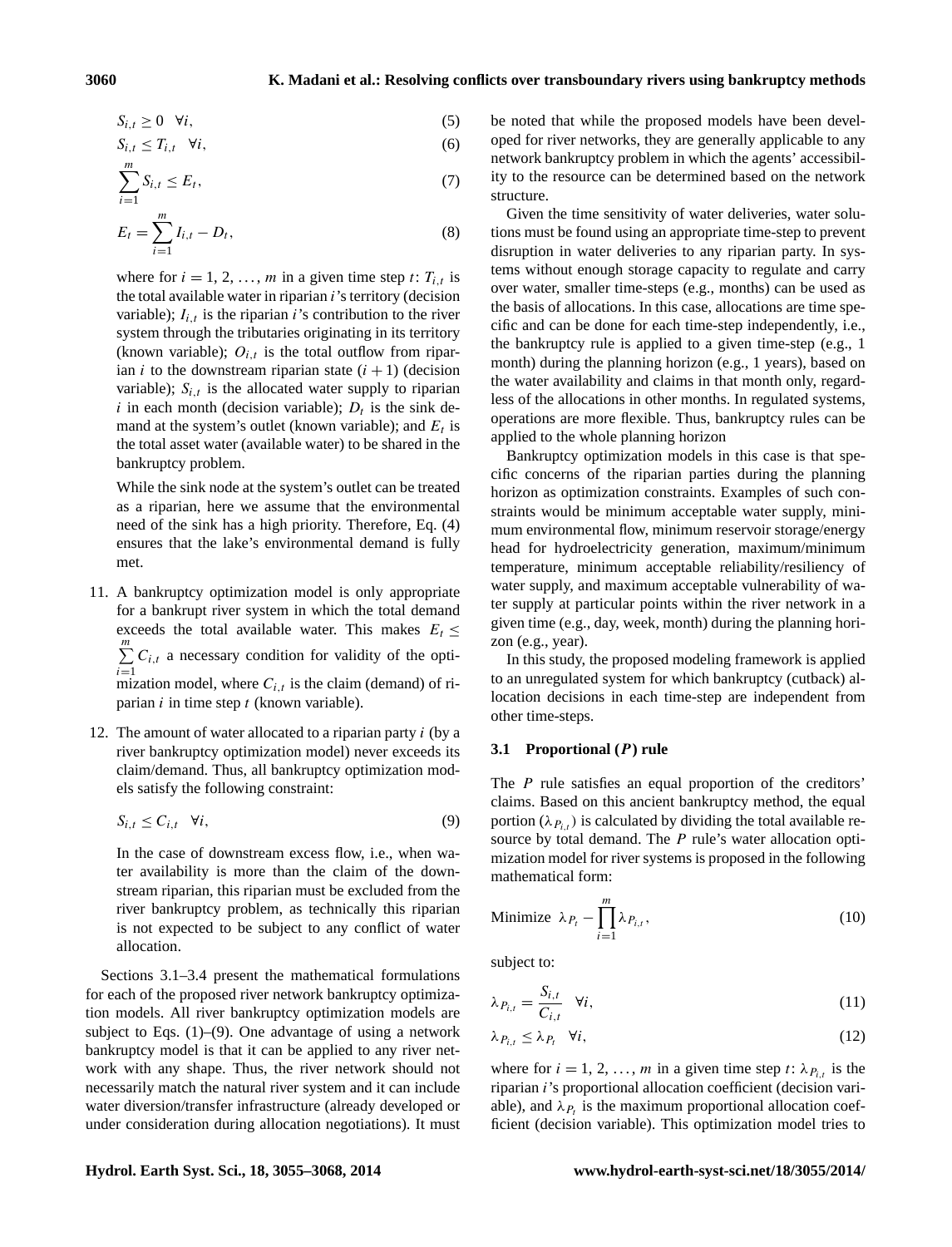minimize the latter variable. The second term in the objective function ensures that the model has a unique solution and the agents' allocation coefficients  $(\lambda_{P_{i,t}})$  are as close to each other as possible. The minimum objective value for a given problem is achieved when the riparians' allocation coefficients are equal. In that case,  $\lambda_{P_t} = \lambda_{P_{i,t}}$  and the proportional allocation coefficients match the proportional cutback rate under the original bankruptcy rule, which is equal to  $\frac{E_t}{\sum\limits_{i=1}^m C_{i,t}}$ . This case occurs when the flow variability does not

make the original bankruptcy rule infeasible.

#### **3.2 Adjusted proportional rule (AP)**

Based on this rule (Curiel et al., 1987), what remains for beneficiary i once all other creditors are satisfied is the basis for allocation. To determine the initial amount of allocation to creditor i, the summation of claims of all other beneficiaries is compared with the available stock of water. In the case of surplus, the initial allocation to riparian  $i$  is equal to the remaining water stock once the demands of all other riparians are satisfied. Otherwise, the initial allocation to  $i$  is set to 0. It is assumed that the initial allocation calculated through this procedure is agreeable by all beneficiaries. Once initial allocations are determined, claims are revised. The revised claim of a given beneficiary is set equal to the minimum of the remaining water stock and the difference between the beneficiary's initial claim and its initial allocation. The P rule is then applied to the remaining water stock and the revised claims.

The mathematical formulation of the AP rule's river bankruptcy optimization model is proposed as follows:

Minimize 
$$
\lambda_{AP_t} - \prod_{i=1}^m \lambda_{AP_{i,t}},
$$
 (13)

subject to:

$$
R_{i,t} = \sum_{j \neq i} C_{j,t} \quad \forall i,
$$
\n(14)

$$
v_{i,t} = \frac{E_t - R_{i,t} + |E_t - R_{i,t}|}{2} \quad \forall i,
$$
 (15)

$$
C_{i,t}^* = \text{Min}(C_{i,t}, E_t) \quad \forall i,
$$
\n<sup>(16)</sup>

$$
\lambda_{AP_{i,t}} = \frac{S_{i,t} - v_{i,t}}{C_{i,t}^* - v_{i,t}} \quad \forall i,
$$
\n(17)

$$
\lambda_{AP_{i,t}} \leq \lambda_{AP_t} \quad \forall i,
$$
\n(18)

$$
\lambda_{\text{AP}_{t}} \le \frac{E_{t} - \sum_{i=1}^{m} v_{i,t}}{\sum_{j=1, j \neq i}^{m} (C_{j,t}^{*} - v_{j,t})} \quad \forall i,
$$
\n(19)

where for  $i = 1, 2, ..., m$  in a given time step t:  $R_{i,t}$  is the summation of all riparians' claims excluding riparian i;  $v_{i,t}$ is the initial allocation to riparian  $i$  (amount of water conceded to riparian i by all other riparians);  $\lambda_{AP_{i,t}}$  is the riparian

i's AP allocation coefficient (decision variable), and  $\lambda_{AP_t}$  is the maximum AP allocation coefficient (decision variable). Similar to the P rule's optimization model, the minimum objective value is achieved when the original bankruptcy solution is feasible and the optimized allocations match the allocations under application of the original bankruptcy rules. The second term in the objective function ensures having a unique solution and minimizes the differences between the allocation coefficients of the riparians.

#### **3.3 Constrained equal award rule (CEA)**

This ancient rule, adopted by rabbinical legislators (Dagan and Volij, 1993) allocates the minimum of  $\lambda_{\text{CEA}_t}$  and  $C_{i,t}$  to all beneficiaries, provided that the sum of allocations equals the total available resource. CEA tries satisfying the lower claims to the extent possible in order to minimize the number of unsatisfied creditors. This rule is supposed to favor the lower claims, normally belonging to weaker beneficiaries who can be more affected by losses (Madani and Dinar, 2013). Based on CEA, the initial allocation to all beneficiaries is equal to the lowest claim, provided that the sum of initial allocations does not exceed the demand. The fully satisfied creditor is then excluded and the process continues with the remaining creditors after updating their unsatisfied claims as well as the remaining resource value. At any stage (including the initial stage) when allocating an amount equal to the lowest claim to all remaining creditors is not feasible (due to insufficiency of remaining resource) the remaining resource is distributed equally among all remaining creditors.

The mathematical formulation of the CEA rule's river bankruptcy optimization model is proposed as follows:

Minimize 
$$
\lambda_{\text{CEA}_t} - \frac{\prod_{i=1}^{m} \lambda_{\text{CEA}_{i,t}}}{(\lambda_{\text{CEA}_t})^{m-1}},
$$
 (20)

subject to:

$$
\lambda_{\text{CEA}_{i,t}} = S_{i,t} \quad \forall i,
$$
\n(21)

$$
\lambda_{\text{CEA}_{i,t}} \le \lambda_{\text{CEA}_t} \quad \forall i,
$$
\n(22)

where for  $i = 1, 2, ..., m$  in a given time step t:  $\lambda_{\text{CEA}_i}$  is the feasible allocation to the riparian  $i$  (decision variable), and  $\lambda_{\text{CEA}_t}$  is the highest feasible allocation to the creditors (decision variable). The second term in the objective function is to enforce a unique solution and to minimize the difference between the allocations which would be equal in the absence of resource accessibility limitations. Given that  $\lambda_{\text{CEA}_t}$  can be more than 1 (different from the  $\lambda_{P_t}$  and  $\lambda_{AP_t}$  which are always less than or equal 1) the second term is divided by a positive number of comparable magnitude to ensure that the second term is always smaller than or equal to the first term.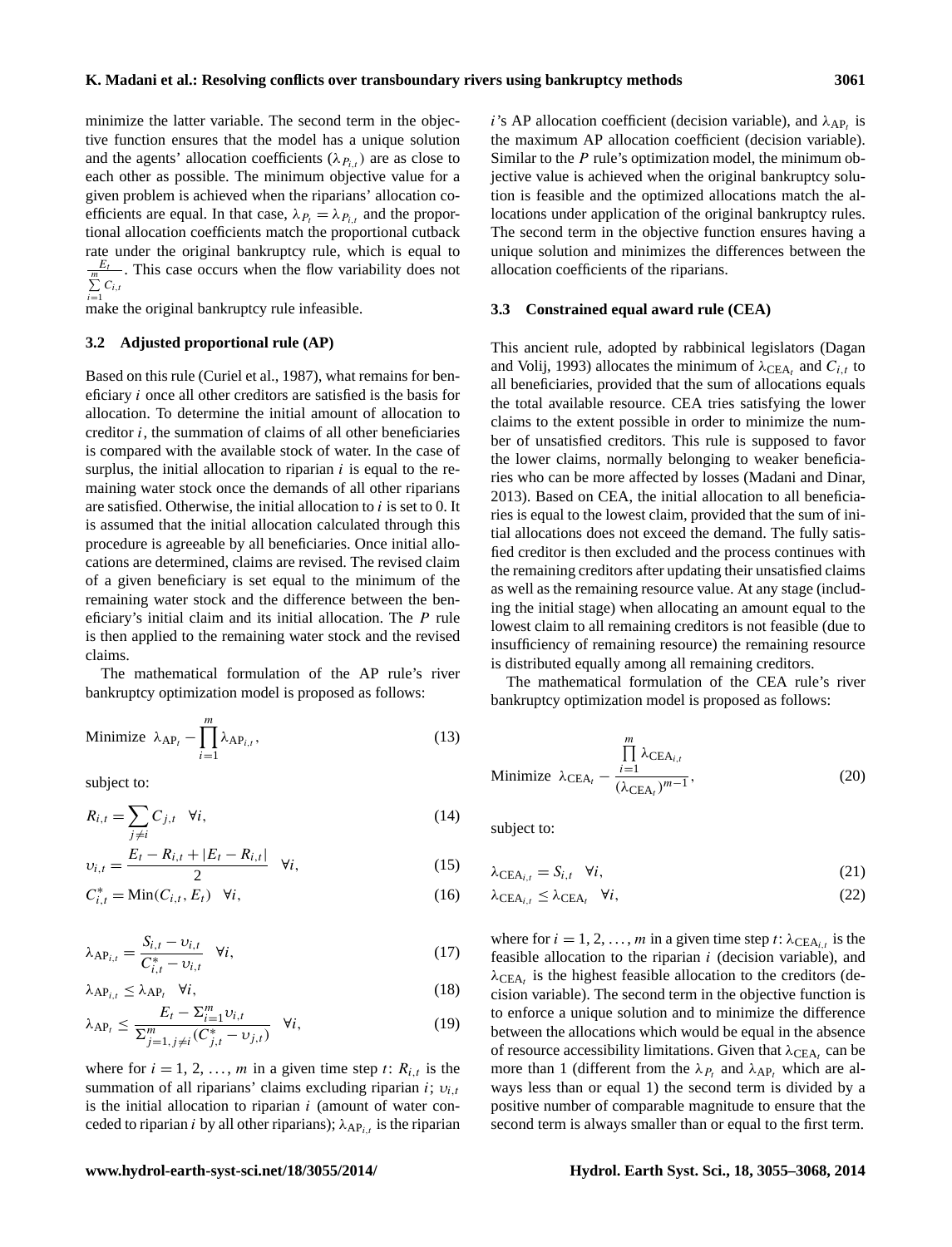#### **3.4 Constrained equal loss rule (CEL)**

This rule can be viewed as the opposite of CEA, as it gives priority to satisfying the highest claims (more powerful creditors) first. Once the highest claim is satisfied, the process is repeated with the remaining resource and creditors. The process stops at any stage (including the first stage) if the available resource is not sufficient to satisfy the highest claim of the remaining creditors. At this stage, the remaining resource is split equally among the remaining creditors. By doing this, CEL allocates  $C_i - \lambda_{\text{CEL}_i}$  to all beneficiaries whose claims are bigger than  $\lambda_{\text{CEL}_t}$ , allocating 0 to those who do not fall in this category. Thus, the final allocation to each beneficiary is equal to max  $\{0, C_i - \lambda_{\text{CEL}_i}\}.$ 

The CEL rule's river bankruptcy optimization model is proposed as follows:

Minimize 
$$
\lambda_{\text{CEL}_{t}} - \frac{\prod_{i=1}^{m} \lambda_{\text{CEL}_{i,t}}}{(\lambda_{\text{CEL}_{t}})^{m-1}},
$$
 (23)

subject to:

$$
\lambda_{\text{CEL}_{i,t}} = C_{i,t} - S_{i,t} \quad \forall i,
$$
\n(24)

$$
\lambda_{\text{CEL}_{i,t}} \leq \lambda_{\text{CEL}_{t}} \quad \forall i,
$$
\n(25)

where for  $i = 1, 2, ..., m$  in a given time step t:  $\lambda_{\text{CEL}_{i,t}}$  is the unmet claim of the riparian i (decision variable), and  $\lambda_{\text{CEL}}$ is the maximum unmet claim of all riparians (decision variable).

## **4 Example: the Qezelozan-Sefidrud river system bankruptcy problem**

The proposed framework is applied to develop bankruptcybased water allocation schemes for resolving a real-world transboundary river conflict in Iran. The Qezelozan-Sefidrud river basin (Fig. 2) is located at the intersection of the Iran's Alborz and Zagros mountain ranges, with an area about 59 400 km<sup>2</sup> , making it the largest basin of the nation. The basin overlaps with eight provinces (Kurdistan, Hamadan, Zanjan, Eastern Azerbaijan, Ardebil, Tehran, Qazvin, and Gilan) and the river provides the basis for important economic activities in these provinces. The river eventually flows into the Caspian Sea in north of Iran, which is the largest enclosed body of water in the world and the source of more than 90 % of the world's caviar supply (Madani et al., 2014b). Supplying the required environmental flows of the Caspian Sea is essential to the health of its valuable ecosystem.

The study basin is not international. Nevertheless, interprovincial or interstate basins are effectively equivalent to international basins as long as their boundaries do not match political boundaries and they are managed by more than one authority. The Qezelozan-Sefidrud river system is an example of a transboundary river basin, in which serious conflict



**Figure 2.** Qezelozan-Sefidrud river system and its eight riparian provinces.

has arisen as a result of recent socioeconomic (i.e., population increase and development), political (i.e., changes in the water resources management structure), and hydrologic/climatic (i.e., frequent droughts) changes. As a result of political changes in the country, the Qezelozan-Sefidrud river system, which was historically shared by six Iranian provinces and managed by only one water management authority, is now shared by eight provinces and managed by eight water authorities. As a result of population increase and development in the region, each province is trying to increase its share from the river and minimize the outgoing flow, resulting in significant reduction of water flowing into downstream provinces. To increase their uses from the river, the upstream provinces have aggressive water resources development plans. These development plans include construction of multiple new reservoirs, which are currently under construction or in the study phase. Complete implementation of these plans will negatively impact the downstream provinces, which historically have had more access to the river system due to their stronger political and economic power as well as higher populations. Therefore, the political tension has increased in the basin, making the Qezelozan-Sefidrud river system the subject of one of the most intractable conflicts over water resources in Iran. To show the utility of the proposed model in solving transboundary water allocation conflicts, the proposed framework is applied to derive new water allocation schemes for the Qezelozan-Sefidrud river system.

The first step in solving river bankruptcy problems is determining the legitimate claims of the riparian parties. This step is challenging in unregulated systems without established water rights. We propose three alternatives for determining the claims of the riparian parties in the example case. These alternatives, which help setting the upper and lower boundaries of the claims include: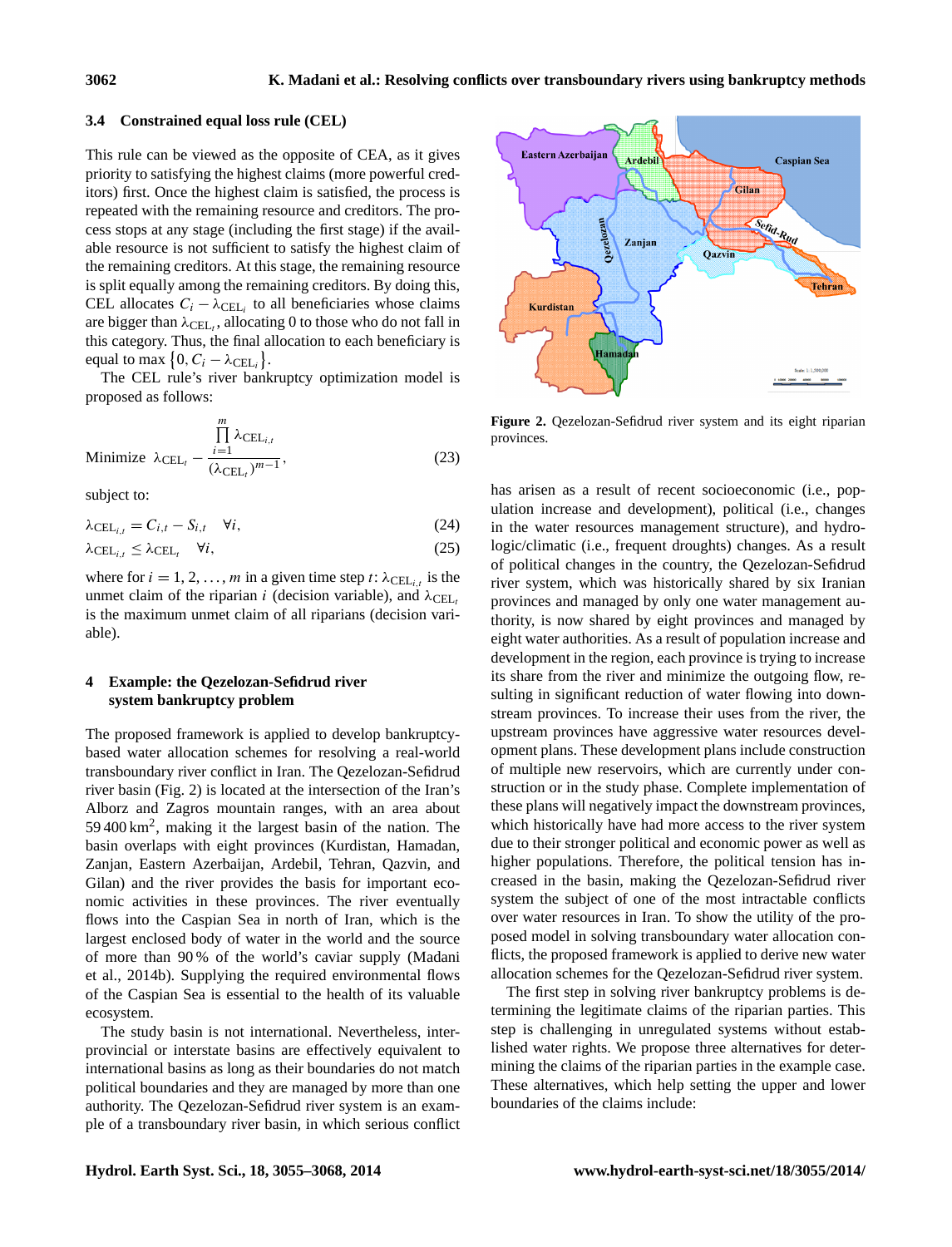

Figure 3. Estimated monthly claims of the riparian provinces based on the three proposed claim **Figure 3.** Estimated monthly claims of the riparian provinces based on the three proposed claim calculation methods.

- 1. Historical uses: based on this alternative, historical uses of the river system, revealed by the historical water use data are set as the claims of the riparians. The water use values are calculated based on the difference between the recorded inflows and outflows of each province at the hydrometric stations. This alternative sets the lower claim boundary for each riparian.
- 2. Planned uses: Iran is currently the world's third dam builder with respect to the dams it has under construction (Madani, 2014). Several water storage projects are under development at different locations in the riparian states of the Qezelozan-Sefidrud river system. These projects have been approved by the central government, and are receiving financial support from the central and provincial governments. Each project has an associated estimation of sectoral water demands (i.e., domestic, agricultural, industrial, and environmental) used for the calculation of the required storage capacity. Based on

this alternative, the total claim of each riparian is set equal to the total documented water demands of different river system-related reservoirs within the watershed boundaries, which are already in operation or under development.

3. Future uses: beside projects under construction, each riparian state has plans for getting approval for constructing additional water storage infrastructure to meet its increasing water demand as a result of development. Based on this claim estimation alternative, water demands of these additional facilities will be added to the water claims calculated based on alternative 2 only if the construction plans of these facilities have been publicly announced. This alternative sets the upper claim boundary for each riparian.

Figure 3 indicates the estimated monthly water claims of the riparian states of the Qezelozan-Sefidrud river system based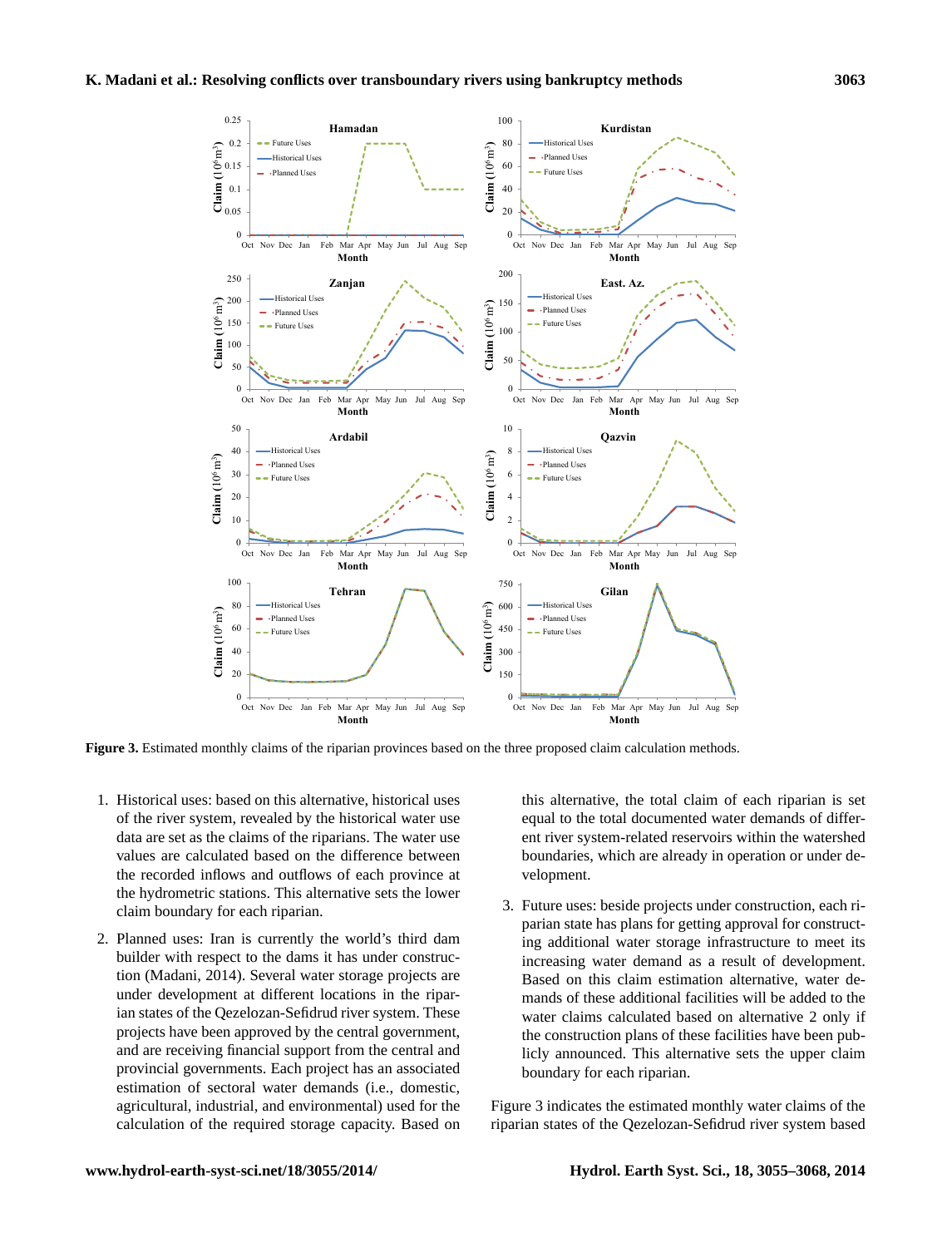

**Figure 4.** Total annual claims (including the Caspian Sea's water demand) based on three different claim estimation methods and total annual water yield under three different hydrologic scenarios.

on the three proposed methods. Detailed calculations of the water claims based on proposed claim determination alternatives can be found in Zarezadeh (2011).

Given that allocation solutions can be sensitive to climatic/hydrologic conditions, three different water availability scenarios, representing three distinct hydrologic conditions, normal (average), dry, and wet, were initially considered for solving the example river bankruptcy problem. In the normal scenario, river flows are based on the average monthly river discharges during the 1956–2006 period. Dry scenario flows match the average monthly river discharges during the major drought of 1998–2001 in the region. The wet scenario flows are based on the monthly flows during the 1968–1969 period. The annual river discharge under the wet scenario will be sufficient to meet the historical, planned, and future claims of the riparian states as well as the Caspian Sea's (sink) water demand (Fig. 4). Therefore, river bankruptcy problem is solved only for the normal and dry cases.

Due to the unclear status of water rights/claims and the future status of reservoir networks in the Qezelozan-Sefidrud river system, this system is considered to be unregulated, disregarding the possible benefits resulting from coordination of reservoir operation strategies in the basin. The problem is solved using a monthly time-step and allocations are determined in each time-step separately. Under this approach, the total allocation to each riparian over the whole planning horizon (e.g., one year) is the summation of bankruptcy allocations in the existing time-steps within the planning horizon (e.g., twelve months).

Figure 5 indicates the monthly water yield of the Qezelozan-Sefidrud river system under the normal and dry conditions as well as the total monthly claims of the riparian parties (including the Caspian Sea's water demand). This figure clearly shows the water bankruptcy status of the example river system for almost half of the year, especially in warmer months with higher agricultural water demands.

The four proposed bankruptcy optimization models in Section 3 were run under two hydrologic scenarios to calculate bankruptcy allocations under normal and dry conditions. The models were first run on a monthly basis to calculate the



 $\frac{1}{2}$   $\frac{1}{2}$   $\frac{1}{2}$  monthly claims (including Caspian Sea)  $\frac{1}{2}$  was different  $\frac{1}{2}$  including water dependent ter demand) based on three different claim estimation methods and dry hydrologies **Figure 5.** Total monthly claims (including the Caspian Sea's watotal annual water yield under normal and dry hydrologies.

monthly allocations. The summation of 12 monthly allocations based on each model with a given set of claims under a given hydrology determines the corresponding annual allocation of each province. The annual bankruptcy allocations based on different bankruptcy models, claims, and hydrologies are presented in Fig. 6.

As expected based on the definition, the CEL method favors the creditor with the highest claim (in this case, the downstream Province of Gilan). The opposite is true for the CEA method which gives priority to satisfy the claims of the creditors with lower claims (in this case, the provinces upstream of Gilan). The AP and P methods can be considered as moderate allocation methods which result in allocations that are between the high and low allocations estimated by the other two methods. In comparison with  $P$ , the AP method allocates a higher share to the parties with lower claims and a lower share to the parties with higher claims, trying to address the bias toward higher claims in the P method. The difference between the allocation values for different claims and hydrologies underline the sensitivity of bankruptcy allocation schemes to the difference in claim values and hydrologic conditions.

#### **5 Stability evaluation**

The suggested bankruptcy optimization models provide different allocation solutions, based on various notions of fairness. Therefore, their acceptability is always questionable, given that there is always at least one beneficiary who finds one of the given alternatives unfair because they can gain more under another rule (Madani and Lund, 2011). As one of the most commonly used social choice (voting) methods (Sheikhmohammady and Madani, 2008; Madani et al., 2014c), the plurality index can be considered as an indicator of potential acceptability of a decision rule in multiparticipant decision-making problems. Based on this index, the number of stakeholders who prefer one method to the others is simply an indicator of the degree of acceptance of that method (Dinar and Howitt, 1997).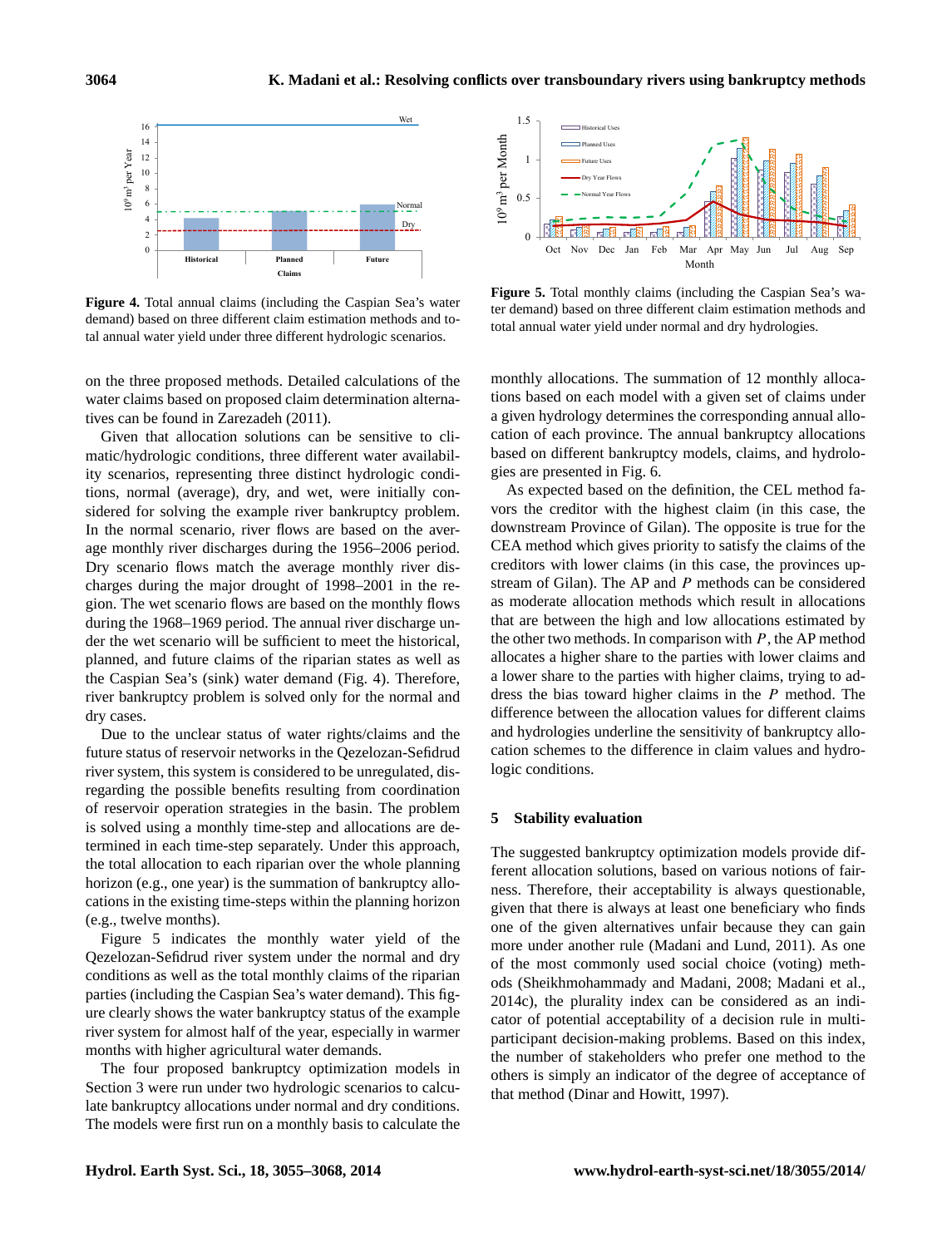

hydrologies: (a) historical claim in a normal year, (b) historical claim in a dry year, (c) planned claim in a normal year, (d) planned claim in a dry year, **(e)** future claim in a normal year, and **(f)** future claim in a dry year. year, b: historical claim in dry year, c: planned claim in normal year, d: planned claim in dry Figure 6. Satisfied annual water claim (%) of the riparian provinces based on different bankruptcy solution methods for different claims and

|            | Hydrology |                  |      |            |            |          |               |      |            |            |  |
|------------|-----------|------------------|------|------------|------------|----------|---------------|------|------------|------------|--|
| Claim      | Normal    |                  |      |            |            |          | Dry           |      |            |            |  |
|            | P         | AP               | CEL. | <b>CEA</b> | Winner     | P        | AP            | CEL. | <b>CEA</b> | Winner     |  |
| Historical | $\theta$  | $\Omega$         |      | 6          | <b>CEA</b> | $\left($ | $\theta$      |      | 6          | <b>CEA</b> |  |
| Planned    | $\Omega$  | $\boldsymbol{0}$ | L    | 6          | <b>CEA</b> | $\theta$ | 1             |      | 5          | <b>CEA</b> |  |
| Future     | $\theta$  |                  |      | 6          | <b>CEA</b> | $\theta$ | $\mathcal{L}$ |      | 5          | <b>CEA</b> |  |

Table 1. Plurality index of different bankruptcy solutions for different claims and hydrologies.

The higher the allocation to a riparian state, the more preferred the allocation rule (bankruptcy method) by that state. Table 1 shows the plurality index (number of votes received) of each bankruptcy solution method for different claim values under different hydrologies. The assumption is that each party selects the allocation scheme that gives it the highest share. Given that the Hamadan Province has no historical or planned claim, its vote is only counted when future claims are considered. Based on the plurality index, the CEA method, which highly satisfies the riparians with lower claims (majority in this case) in both normal and dry conditions, is the winner. However, given the absolute objection of the most powerful province, i.e., Gilan, to this method, which allocates low shares to this province, this solution is not practical

without strong intervention of the central government or providing strong cooperation incentives to Gilan.

The majority does not necessarily win in multi-participant decision-making problems with asymmetric powers, especially when the minority group is powerful. Therefore, the plurality index might not be appropriate for identifying the feasible solution when there is a power imbalance among the beneficiaries. Other methods can be used to quantify the potential acceptability of allocation solutions (Read et al., 2014). Loehman et al. (1979) used the following power index  $(\alpha_i)$ , originally developed by Shapley and Shubik (1954), to evaluate the power of players in cooperative game theory problems in which players seek the best method for allocating the incremental benefits of cooperation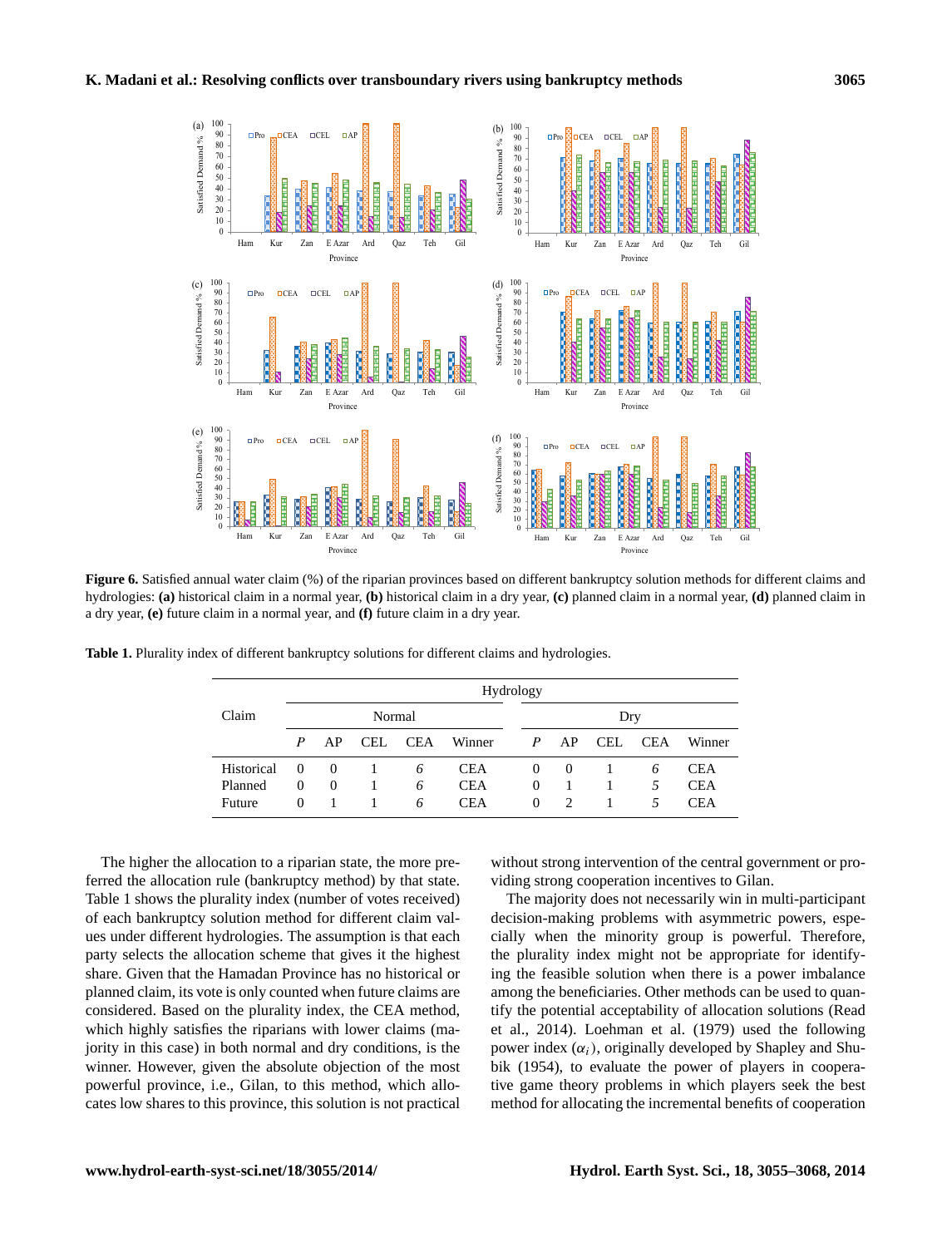|            | <b>BASI</b> |      |        |      |      |      |      |            |  |
|------------|-------------|------|--------|------|------|------|------|------------|--|
| Scenario   |             |      | Normal |      |      | Dry  |      |            |  |
|            | P           | AP   | CEL.   | CEA  | P    | AP.  | CEL. | <b>CEA</b> |  |
| Historical | 0.11        | 0.10 | 0.07   | 0.15 | 0.90 | 1.00 | 1.33 | 1.27       |  |
| Planned    | 0.31        | 0.31 | 0.21   | 0.43 | 1.11 | 1.01 | 1.68 | 0.77       |  |
| Future     | 6.57        | 6.49 | 3.48   | 9.65 | 1.01 | 0.95 | 1.54 | 0.73       |  |

**Table 2.** Bankruptcy allocation stability index (BASI) values of different bankruptcy solutions for different claims and hydrologies.

to coalition members:

$$
\alpha_i = \frac{x_i - x'_i}{\sum_{j \in N} (x_j - x'_j)} \quad i \in N, \sum_{i \in N} \alpha_i = 1,\tag{26}
$$

where  $x_i$  is the allocated cooperative benefit share to player  $i, x_i^{'}$  $i$  is the status quo (non-cooperative) gain of player i, and N is the set of all players.

A high power index value reflects less power or a higher willingness to cooperate. A stable allocation solution can be achieved when power is distributed more or less equally among the players (Dinar and Howitt, 1997). Therefore, the coefficient of variation of powers, also known as the stability index  $(S_{\alpha})$  is used as an indicator of the stability of allocation solutions:

$$
S_{\alpha} = \frac{\sigma_{\alpha}}{\overline{\alpha}},\tag{27}
$$

where  $\sigma_{\alpha}$  is the standard deviation of powers and  $\bar{\alpha}$  is the mean power. The lower the index, the more stable the allocation solution.

Given that cooperation in bankruptcy problems does not have incremental benefits and parties' gains are zero in the status quo, the power index is not readily quantifiable in bankruptcy problems. Therefore, we propose a modified power index (BPI) for bankruptcy problems as follows:

$$
BPI_i = \frac{S_i - v_i}{\sum_{j \in N} (S_j - v_j)} \quad i \in N, \quad \sum_{i \in N} BPI_i = 1,
$$
\n(28)

where:

$$
S_i = \sum_{t=1}^{n} S_{i,t},
$$
\n(29)

$$
v_i = \sum_{t=1}^{n} v_{i,t},
$$
\n(30)

 $BPI_i$  is the bankruptcy power index (BPI) of riparian i,  $v_i$ is the sum of the conceded water to riparian  $i$  by all other riparians in all time-steps in the overall planning horizon, N is the set of riparians, and  $n$  is the number of time-steps in the planning horizon ( $n = 12$  months in the study example).

The bankruptcy allocation stability index (BASI) is then equal to the coefficient of variation of BPIs, which can be used to evaluate the potential acceptability of a bankruptcy solution:

$$
BASI = \frac{\sigma_{BPI}}{\overline{BPI}},\tag{31}
$$

where  $\sigma_{\rm BPI}$  is the standard deviation of riparian powers and BPI is the mean power. The higher the index, the less stable the allocation solution.

Table 2 shows the BASI value for each bankruptcy solution under a given hydrology for a unique claim set. Based on this table, the CEL method is the most stable method under the normal hydrology even though this method is not the most popular method (based on the popularity index). Given that stability (feasibility) is more important than popularity (social optimality) in conflict resolution (Read et al., 2014) we can conclude that CEL is the best mechanism for water allocation in this bankruptcy example. Nevertheless, the stability of CEL is sensitive to hydrological conditions and this method becomes the least stable allocation method under the dry conditions. Under the dry hydrology, the P rule is the most stable with lower demands. As demands increase, the CEA method (the most popular method) becomes more stable. The changes in stability of allocation rule, with changes in demand and hydrology show that the stability of allocation mechanisms is sensitive to both the hydrologic conditions (water availability) and the claim set characteristics. Future studies can focus on understanding the correlations of the BASI of allocation rules with the claim set characteristics (magnitude of claims, heterogeneity of claims, etc.) and the resource availability conditions.

### **6 Conclusions**

This work formed the basis and set practical guidelines for developing allocation schemes for resolving transboundary water allocation conflicts based using bankruptcy methods. Although the suggested approach does not necessarily maximize the total welfare in the basin and might result in suboptimal allocations from an economic standpoint, it can be used to develop practical solutions when side payments are not feasible, parties are not highly cooperative (or not interested in implementing solutions based on conventional cooperative game theory solutions), and utility information is not available or reliable.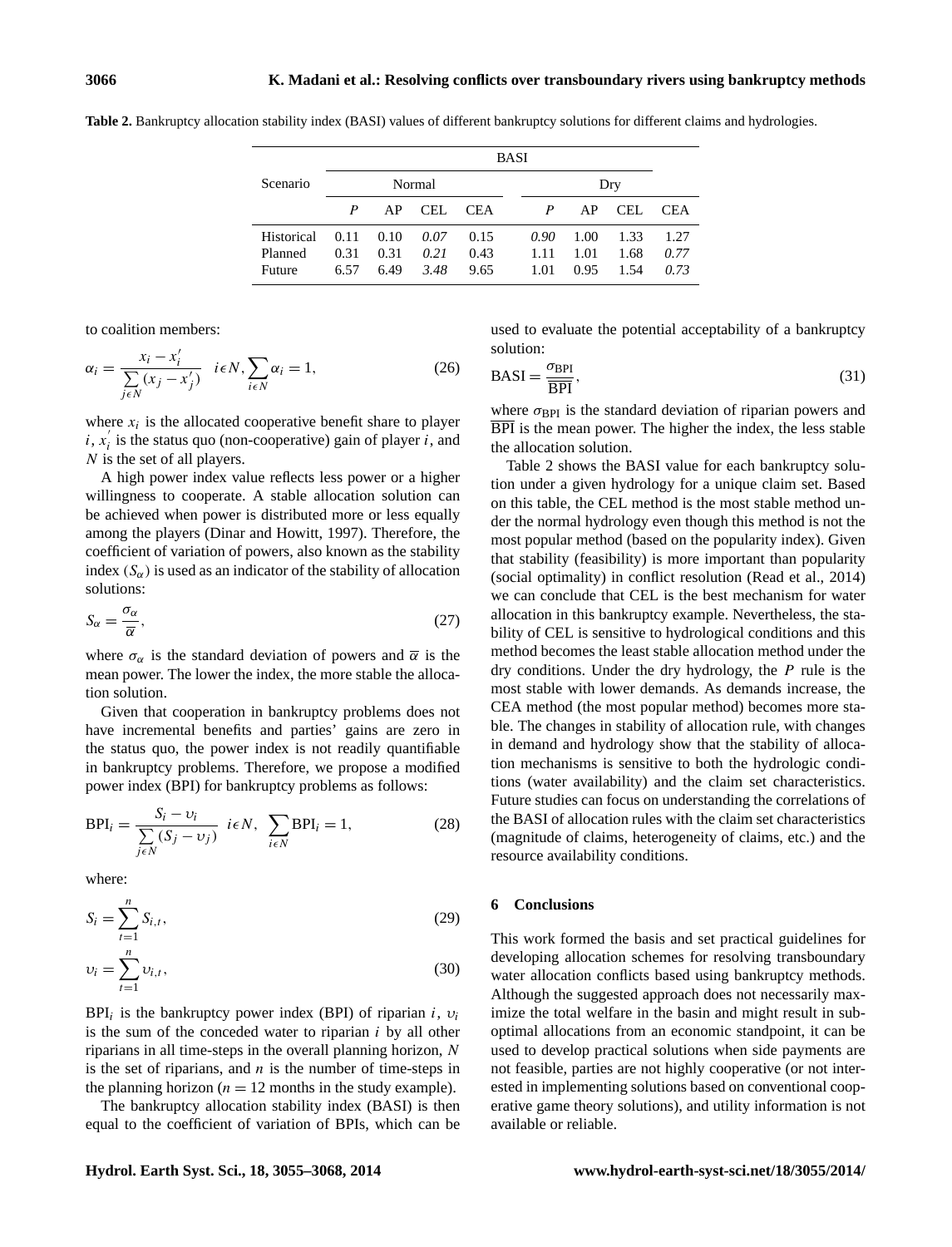#### **K. Madani et al.: Resolving conflicts over transboundary rivers using bankruptcy methods 3067**

Considering the non-uniform spatial and temporal variability of water flows, resulting in unequal access to water in river systems, non-linear optimization models were proposed for solving river bankruptcy problems. Four river bankruptcy network flow optimization models were developed based on four conventional bankruptcy rules, i.e., proportional (P), adjusted proportional (AP), constrained equal award (CEA), and constrained equal loss (CEL), for transboundary water allocation. The models can be applied to any river network (or bankruptcy network) problem, irrespective of its shape and resource variability/accessibility conditions.

Acknowledging the difference in the notion of fairness and the possibility of the rejection of suggested allocations by the beneficiaries, who find certain allocation rules unfair, there is a need for evaluating the acceptability of different bankruptcy solutions. While popularity of each solution is a simple indicator of its potential acceptability, it was argued that in the case of asymmetric powers, the majority cannot necessary determine the feasible solution, especially when powerful parties do not support the most popular solution. Therefore, a new index (bankruptcy allocation stability index (BASI)) was formulated for evaluating the potential acceptability/stability of allocation solutions with respect to the distribution of claims and dissatisfaction among the beneficiaries.

The evaluation of the stability of different bankruptcy allocation solutions for different water demand and hydrologic scenarios in the example case suggested that acceptability is sensitive to both water demand (claim) and water availability. This finding has a significant policy implication for transboundary water management, suggesting that inflexible water allocation agreements and treaties that have been developed based on stationary assumptions are not resilient, especially in face of expected socioeconomic and climatic changes.

*Acknowledgements.* The authors would like to thank Erik Ansink and the two anonymous reviewers for their constructive comments. The second author thanks the Hydro-Environmental and Energy Systems Analysis (HEESA) Research Group for their hospitality and extensive support during her research visit.

Edited by: K. Stahl

#### **References**

- Ansink, E. and Ruijs, A.: Climate change and the stability of water allocation agreements, Environ. Resour. Econom., 41, 249–266, 2008.
- Ansink, E. and Weikard, H. P.: Sequential sharing rules for river sharing problems, Social Choice Welfare, 38, 187–210, 2012.
- Ansink, E. and Weikard, H. P.: Composition properties in the river claims problem, MPRA Working Paper 51618, 2013.
- Aumann, R. J. and Maschler, M.: Game theoretic analysis of a bankruptcy problem from the Talmud, J. Economic Theory, 36, 195–213, 1985.
- Bruce, C. J. and Madani, K.: Successful Collaborative Negotiation over Water Policy: Substance versus Process", Department of Economics, University of Calgary, Working Paper 2014-36, 2014.
- Curiel, I. J., Maschler, M., and Tijs, S. H.: Bankruptcy game, Zeitschrift für Operations Research, 31, A143–A159, 1987.
- Dagan, N. and Volji, O.: The bankruptcy problem: a cooperative bargaining approach, Mathemat. Social Sci., 26, 287–297, 1993.
- De Stefano, L., Duncan, J., Dinar, S., Stahl, K., Strzepek, K. M., and Wolf, A.T.: Climate change and the institutional resilience of international river basins, J. Peace Res., 49, 193–209, 2012.
- Dinar, A. and Howitt, R. E.: Mechanisms for allocation of environmental control cost: empirical tests of acceptability and stability, J. Environ. Manage., 49, 183–203, 1997.
- Dinar, S., Odom, O., McNally, A., Blankespoor, B., and Kurukulasuriya, P.: Climate Change and state grievances: the resiliency of international river treaties to increased water variability, Institute of Advanced Study Insights Working Paper Series, Durham University, 3(22), 2010.
- Dufournaud, C.: On the Mutually Beneficial Cooperative Scheme: Dynamic Change in the Payoff Matrix of International River Basin Schemes, Water Resources Research, 18, 764–772, 1982.
- Elimam, L., Rheinheimer, D., Connell, C. and Madani, K.: An ancient struggle: a game theory approach to resolving the Nile conflict, in: Proceeding of the 2008 World Environmental and Water Resources Congress, edited by: Babcock, R. W. and Walton, R., Honolulu, Hawaii, American Society of Civil Engineers, 1–10, 2008.
- Grundel, S., Borm, P., and Hamers, H.: A Compromise Stable Extension of Bankruptcy Games: Multipurpose Resource Allocation, CentER Discussion Paper, 2011-029, p. 17, 2011.
- Harsanyi, J. C.: A bargaining model for the cooperative n-person game, in: Contributions to the Theory of Games, 4, edited by: Tucker, A. W. and Luce, D. R., 324–356, Princeton, NJ: Princeton University Press, 1959.
- Herrero, C. and Villar, A.: The three musketeers: Four classical solutions to bankruptcy problems, Mathemat. Social Sci., 42, 307– 328, 2001.
- Ilkılıç, R. and Kayı, C.: Allocation rules on networks, Working Paper 118, Universidad del Rosario, 2012.
- Kilgour, D. M. and Dinar, A.: Flexible water sharing within an international river basin, Environ. Resour. Econom., 18, 43–60, 2001.
- Kucukmehmetoglu, M. and Guldmen, J.: International water resources allocation and conflicts: the case of the Euphrates and Tigris, Environ. Plann., 36, 783–801, 2004.
- Loehman, E., Orlando, J., Tschirhart, J., and Winstion, A.: Cost allocation for a regional wastewater treatment system, Water Resour. Res., 15, 193–202, 1979.
- Madani, K.: Game theory and water resources, J. Hydrol., 381, 225– 238, 2010.
- Madani, K.: Hydropower Licensing and Climate Change: Insights from Game Theory, Adv. Water Resour., 34, 174–183, 2011.